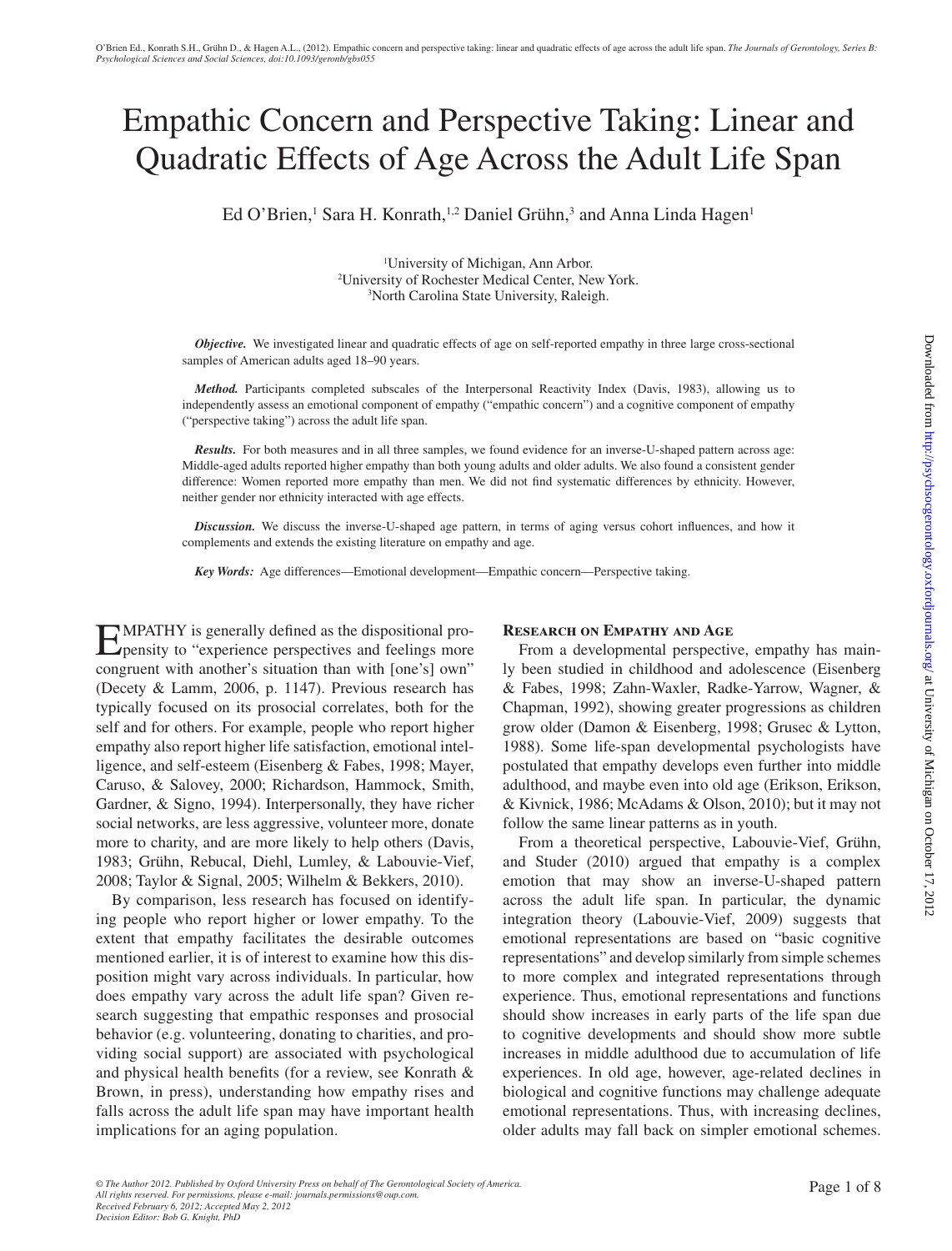Indeed, in a cross-sectional study, Labouvie-Vief, DeVoe, and Bulka (1989) found an inverse-U-shaped age pattern in a qualitative task of describing the self: People in late-middle adulthood (about 50–60 years old) described themselves and their felt emotions in more comprehensive and nuanced terms than did young and older adults. Moreover, the same patterns may be reflected in the comparable age differences in terms of abilities related to more cognitivebased empathic responding, such as in perspective taking and social reasoning (Bailey, Henry, & von Hippel, 2008; Phillips, MacLean, & Allen, 2002).

Evidence for similar age patterns in "self-reported empathy," however, is inconclusive. Two cross-sectional studies found no relationship between empathy and age among 363 Midwestern Americans between 18 and 87 years of age (born between 1903 and 1972; Diehl, Coyle, & Labouvie-Vief, 1996) and among 1,320 British adults between 16 and 89 years of age (born between 1897 and 1968; Eysenck, Pearson, Easting, & Allsopp, 1985). Another research report comparing 30 older adults (aged 60–80) with 30 younger adults (aged 20–40) found that older adults scored lower on empathy than younger ones (all born between 1919 and 1979); however, the effect disappeared when controlling for education (Phillips et al., 2002). Three cross-sectional studies found negative associations between age and empathy among 566 Midwestern Americans between 21 and 89 years of age (born between 1905 and 1982; Grühn et al., 2008) and 1,581 Canadians between 22 and 92 years of age (born between 1904 and 1965; Schieman & Van Gundy, 2000), suggesting that older adults report lower empathy than younger adults.

Similar patterns were observed in a longitudinal study that tracked self-reported empathy across a 40-year period in three separate samples, people born in the 1920s and 1930s; hierarchical linear modeling revealed a significant, albeit small, overall linear decline of self-reported empathy across adulthood (Helson, Jones, & Kwan, 2002). Grühn et al. (2008) tracked self-reported empathy over the course of 12 years in people between 14 and 87 years of age. Results from latent growth curve modeling were suggestive of cohort differences rather than maturation processes: Older cohorts reported lower empathy than younger cohorts, but empathy was relatively stable within cohorts. Thus, there was no evidence for intraindividual change that was related to age.

# *Current Investigation*

Taken together, prior research provides a mixed pattern for age differences in self-reported empathy across the adult life span, even when considering similar research designs (i.e., cross-sectional versus longitudinal studies). The findings suggest that there are either no age differences, or that older adults report lower empathy than younger adults. It is important to note that none of these studies suggest that empathy is higher in older adults than in any other age group.

An alternative—but yet untested—view of this pattern is that there are nonlinear effects of age. Consistent with the notion by Labouvie-Vief et al. (2010) that emotional representations may peak in middle adulthood "due to agerelated shifts in the efficiency and availability of biological, cognitive, and social resources," an inverse-U-shaped pattern of self-reported empathy might be present (Grühn et al., 2008). Past studies may simply not have tested for quadratic effects or may not have had appropriate samples (i.e., in size or representativeness) to test for them.

The goal of the current paper was to supplement the literature by examining age differences in self-reported empathy among three large samples of U.S. American adults. Specifically, we investigated the linear and quadratic effects of age on two components of self-reported empathy: empathic concern and perspective taking. These components were measured by two subscales of the Interpersonal Reactivity Index (Davis, 1980, 1983). The 7-item empathic concern scale measures persons' other-oriented feelings of sympathy for the misfortunes of others, and as such represents an emotional component of empathy (e.g., "I often have tender, concerned feelings for people less fortunate than me."). The 7-item perspective taking scale represents a cognitive or intellectual component, measuring people's tendencies to imagine others' points of view (e.g., "I sometimes try to understand my friends better by imagining how things look from their perspective."). Notably, these scales are widely used, well established, and viewed as prototypic of emotional and cognitive empathy, respectively (Eisenberg & Miller, 1987). We hope that our analysis extends the literature by examining age-related effects on these highly valid and reliable measures (Davis, 1996; Grühn et al., 2008).

Consistent with findings by Labouvie-Vief et al. (1989), we hypothesized that both younger and older adults may report lower empathy than middle-aged adults, resulting in a curvilinear pattern across the life span. Thus, self-reported empathy may peak in late middle adulthood. To do this, we examined self-reported empathy in three large, cross-sectional samples with people aged between 18 and 90 years. Two of our samples were nationally representative samples of U.S. American adults. Given a lack of research in disentangling different components of empathy across the adult life span, we expected similar age patterns for empathic concern and perspective taking over the adult life span. If there were differences, we expected stronger or earlier declines in the cognitive component (perspective taking) than in the emotional component (empathic concern). Cognitive aspects of empathy might be more influenced by age-related cognitive declines than emotional aspects of empathy (Bailey et al., 2008; Phillips et al., 2002).

Finally, prior studies found consistently that women report higher empathy than men (Davis, 1980; de Corte et al., 2007). Although general sex differences were tangential to our main research question about age pattern,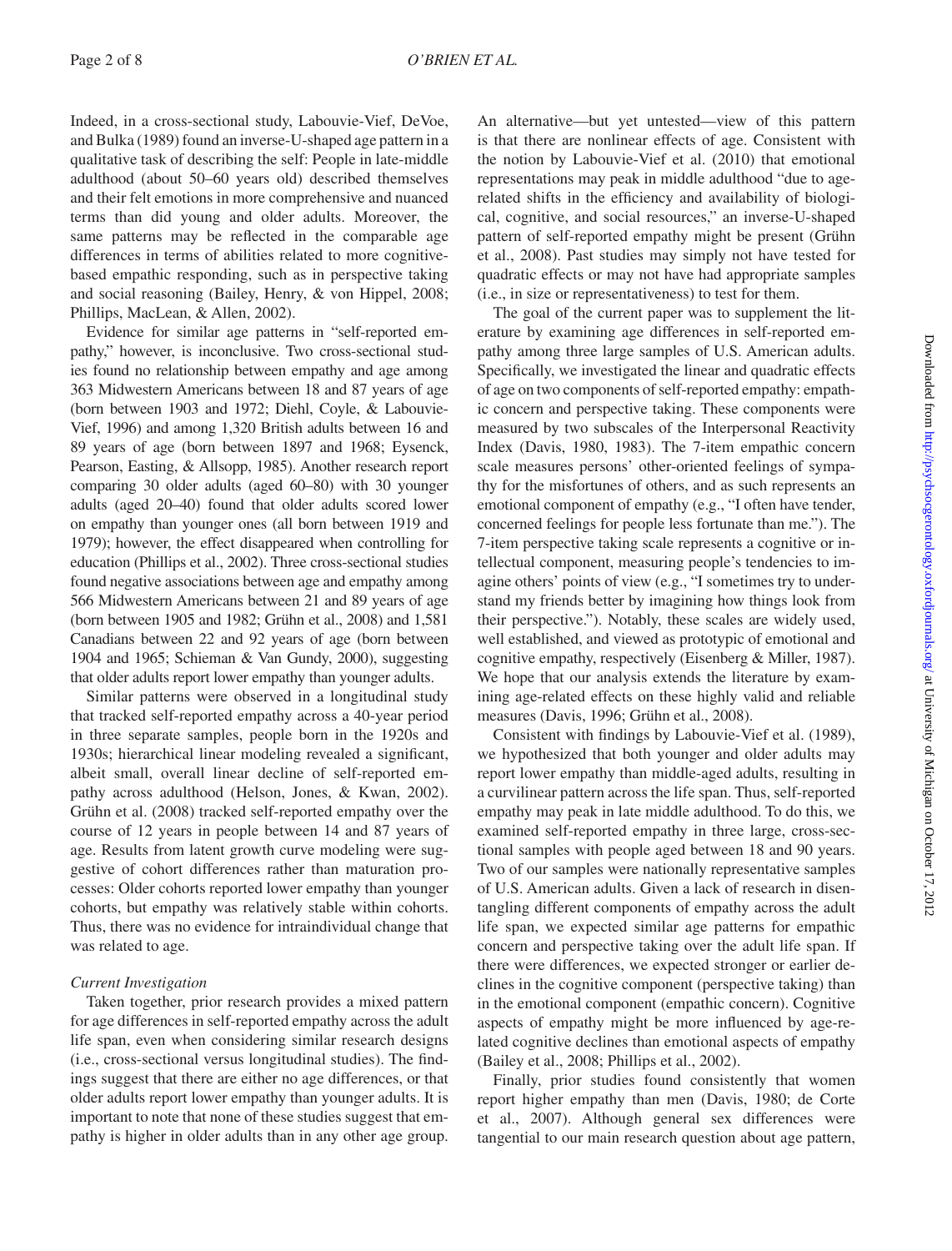Schieman and Van Gundy (2000) found that sex differences in self-reported empathy decreases in old age. Thus, the age pattern may differ for men and women. Given the size and representativeness of our samples, we were able to examine general sex differences in self-reported empathy and, more importantly, whether gender moderated potential age differences. Regarding ethnicity, Grühn et al. (2008) found no significant empathy differences between European and African Americans. However, ethnic differences might be present only among specific ethnic groups (Asian Americans or Hispanic Americans), might be small, or might change with age. The large sample sizes of the three reported studies provided an opportunity to reexamine potential ethnic differences in self-reported empathy. However, we did not have hypotheses for ethnic differences.

#### **Method**

#### *Participants*

We examined self-reported empathy in three large-scale samples (total  $N = 75,263$ ). The first two samples stemmed from the General Social Survey (GSS; Davis & Smith, 2010), a nationally representative randomly sampled survey in the United States. In 2002 and 2004, empathic concern was assessed in the GSS. In 2002, the GSS assessed 1,353U.S. adults between 18 and 89 years of age (*M* = 46.63, *SD* = 17.56, 52.3% women). In 2004, the GSS assessed 1,330U.S. adults aged 18–89 years (*M* = 45.95, *SD* = 17.07, 53.2% women). The people in the GSS samples were born between the 1910s and 1980s. The third sample was our own online survey of 72,580U.S. adults between 18 and 90 years of age, born between the 1920s and 1990s (*M* = 38.37, *SD* = 13.33, 43% women). In this survey, we assessed both empathic concern and perspective taking. Despite its large size, our online sample was not intended to be nationally representative, but the two GSS samples were nationally representative.

All three samples consisted predominantly of European Americans (*GSS 2002*: 79.7% European Americans, 14.2% African Americans, 2.0% Asian Americans, 2.4% Hispanic, and 1.7% others; *GSS 2004*: 80.1% European Americans, 11.6% African Americans, 3.9% Asian Americans, 2.8% Hispanic, and 1.7% others; *Online*: 87.1% European Americans, 2.1% African Americans, 6.0% Asian Americans, 2.1% Hispanic, and 2.7% others).

#### *Measures*

Participants completed the empathic concern (all samples) and perspective taking (online sample only) subscales of the Interpersonal Reactivity Index (Davis, 1983). Items were measured on a 5-point scale, ranging from "Does not describe me well" (1) to "Describes me very well" (5). Internal consistencies were high (empathic concern:  $\alpha_{GSS 2002} = .75$ ,  $\alpha_{\text{GSS 2004}} = .72$ ,  $\alpha_{\text{Online}} = .83$ ; perspective taking:  $\alpha_{\text{Online}} = .82$ ) and comparable to prior work (Davis, 1983;  $.70 \le \alpha \le .78$ ).

#### *Procedure*

Details about the assessment procedure in the GSS for the first two samples are published elsewhere (Davis & Smith, 2010). The online survey for the third sample was posted in May 2010 on our academic, noncommercial, advertisement-free website. Many studies on age-related differences use large online volunteer surveys, producing validity and reliability akin to traditional methods (Gosling, Vazire, Srivastava, & John, 2004; Shitka & Sargis, 2006). Respondents voluntarily completed our survey in exchange for immediate feedback about their scores. The link was made accessible through many outlets, including search engines and other websites. Respondents first reported gender, year of birth, ethnic background, and country of residence, and then completed the empathy scales. No other information (e.g., education level) was reported. All procedures and responses were in English.

The GSS samples consisted entirely of U.S. American adults. For consistency, we included only those respondents from our online sample who reported their country of residence as the United States.

## **Results**

Our main research question concerned age differences in self-reported empathy. Results are organized corresponding to the two subscales: empathic concern and perspective taking.

## *Empathic Concern*

To investigate age differences in empathic concern, we conducted linear regressions within each of the three samples. Empathic concern (seven items, composite score) was the dependent variable. Sex, ethnicity, and age were predictors. Sex and ethnicity were dummy-coded with European American women as the reference group. Age was centered. Because we expected that young adults and older adults would score lower than middle-aged adults, we included the quadratic term of age. We conducted the regressions in a hierarchical fashion, entering first sex, then ethnicity, and finally age and age-squared. (We also tested for interaction effects among the predictors. There was no consistent evidence for interaction effects. In particular, there was no empirical evidence for significant Age  $\times$  Sex interactions in predicting empathic concern and perspective taking.) We entered age and age-squared as the last step in the model to see the effect of age over and above the effects of sex and ethnicity. In light of consistent sex differences in prior studies, we entered sex first.

Results of the final regression models are reported in [Table 1](#page-4-0). Across the three large-scale samples, the pattern of findings was relatively consistent. In the first step, sex was a significant predictor: Women reported higher empathic concern than men. This effect was reasonably large in all three samples (adjusted  $\Delta R_{\text{GSS 2002}}^2$  = .069, adjusted  $\Delta R_{\text{GSS 2004}}^2$  = .050, adjusted  $R_{\text{Online}}^2$  = .101). In the second step,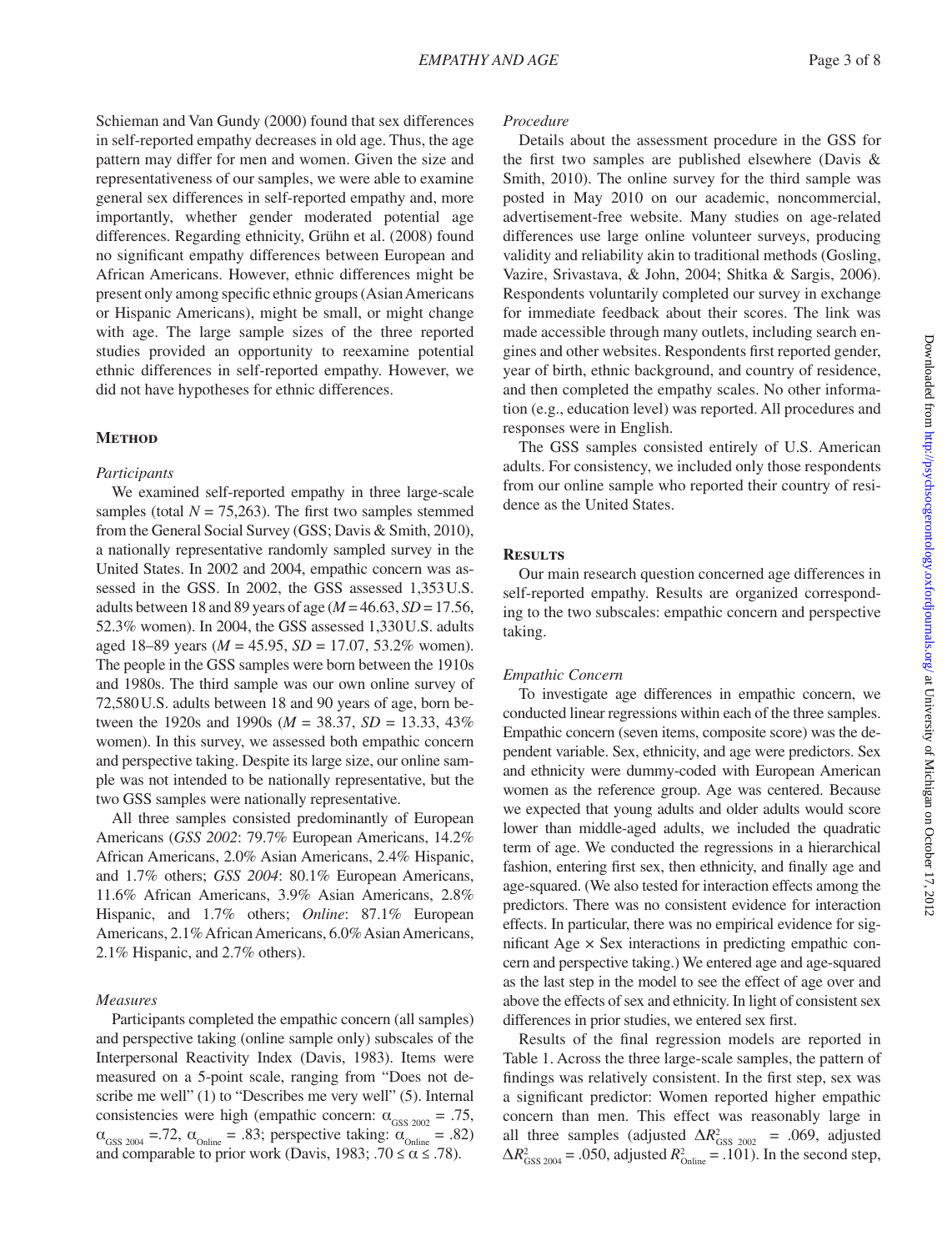

Figure 1. Estimated age trajectories for Empathic Concern (Panel A) and Perspective Taking (Panel B) separately for women and men (GSS = General Social Survey).

we entered ethnicity. Across the three samples, differences in ethnicity were inconsistent. In the GSS 2002 sample, there were no significant differences in terms of ethnicity. In the GSS 2004 sample, African Americans reported lower empathic concern than European Americans. In contrast, in the online survey, African Americans, Asian Americans, and especially Hispanic Americans reported higher empathic concern than European Americans. All of these effects, however, were small  $(\Delta R_{\text{GSS 2002}}^2 = .002, \Delta R_{\text{GSS 2004}}^2 = .006,$  $\Delta R_{\text{Online}}^2 = .001$ ).

In the third step, we added the age and age-squared terms. Importantly, across the three samples, the effects of age were consistent. The linear effect of age was significant in all three samples, suggesting that empathic concern was higher in older than in younger adults. However, the linear effect was overshadowed by a significant effect of age-squared. This finding is consistent with our hypothesis that middleaged adults might report higher empathic concern than

<span id="page-3-0"></span>young adults and older adults. The effects of age over and above the effects of sex and ethnicity were small but consistent ( $\Delta R_{\text{GSS 2002}}^2 = .006$ ,  $\Delta R_{\text{GSS 2004}}^2 = .013$ ,  $\Delta R_{\text{Online}}^2 = .043$ ). The effects of sex and age on empathic concern are displayed in [Figure 1A](#page-3-0).

#### *Perspective taking*

Perspective taking was assessed only in the online survey and was not assessed in the GSS samples. We conducted a linear regression in the same way as for empathic concern. The effects for perspective taking (seven items, composite score) were similar to the effects for empathic concern [\(Table 1](#page-4-0)). Again, there was a significant effect of sex  $(R<sup>2</sup> = .018)$ : Women reported higher perspective taking than men. There was one significant effect of ethnicity in that other ethnic groups reported higher perspective taking than European Americans. This effect was, however, small (Δ*R*<sup>2</sup> <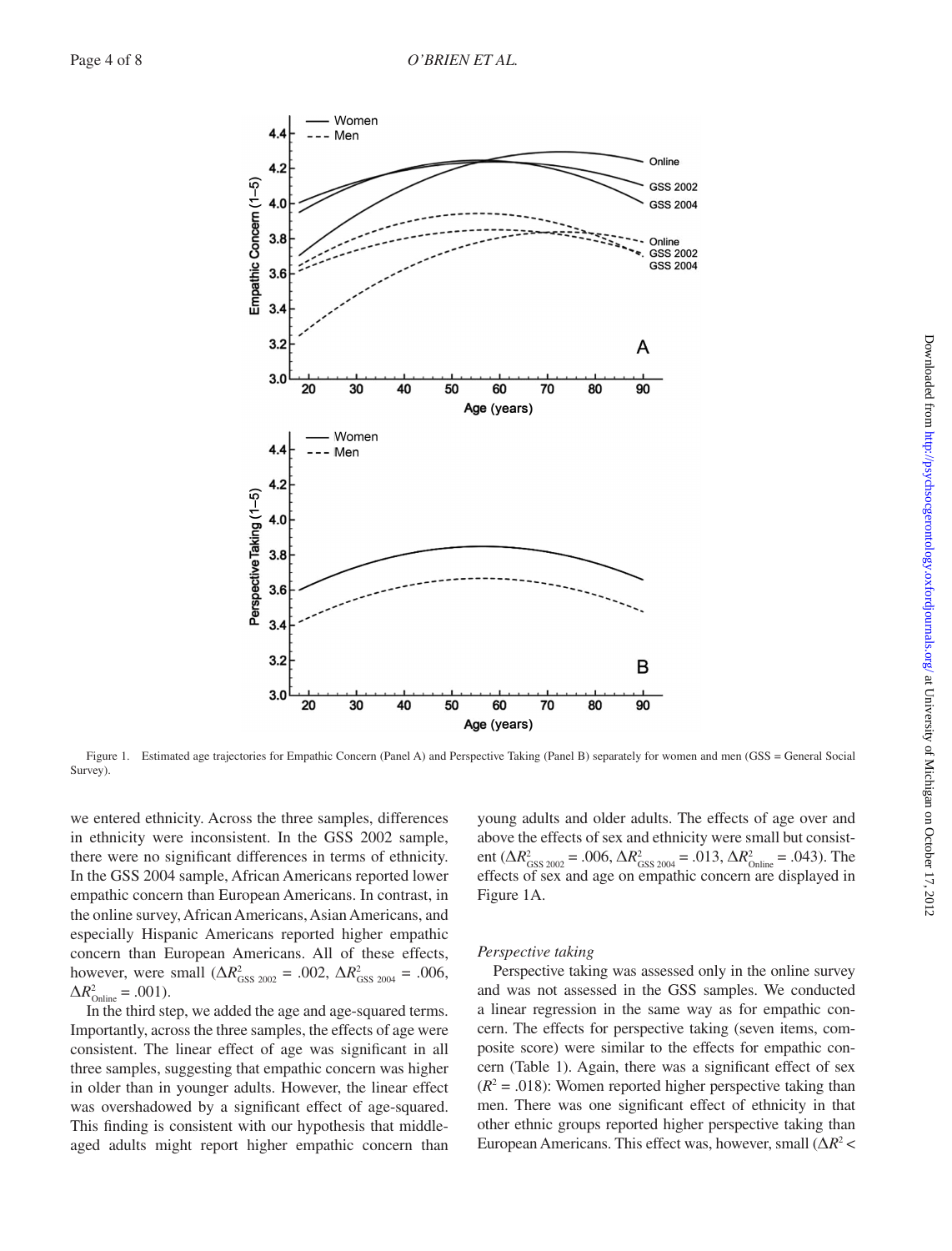|                    | General Social Survey  |           |          |                        |           |          | Online Survey    |        |           |                    |           |          |
|--------------------|------------------------|-----------|----------|------------------------|-----------|----------|------------------|--------|-----------|--------------------|-----------|----------|
|                    | Empathic concern, 2002 |           |          | Empathic concern, 2004 |           |          | Empathic concern |        |           | Perspective taking |           |          |
|                    | B                      | <b>SE</b> | Beta     | B                      | <b>SE</b> | Beta     | B                | SE.    | Beta      | B                  | <b>SE</b> | Beta     |
| Intercept          | 4.21                   | 0.03      |          | 4.23                   | 0.03      |          | 4.06             | 0.01   |           | 3.79               | 0.01      |          |
| Men                | $-0.39$                | 0.04      | $-.27**$ | $-0.30$                | 0.04      | $-.23**$ | $-0.50$          | 0.01   | $-.29**$  | $-0.18$            | 0.01      | $-.23**$ |
| African American   | $-0.08$                | 0.06      | $-.04$   | $-0.11$                | 0.06      | $-.05*$  | 0.04             | 0.02   | $< 0.01*$ | 0.02               | 0.02      | < 01     |
| Asian Americans    | $-0.26$                | 0.14      | $-.05$   | $-0.17$                | 0.09      | $-.05$   | 0.02             | 0.01   | $< 0.01*$ | 0.01               | 0.01      | < 01     |
| Hispanic Americans | 0.06                   | 0.12      | .01      | $-0.11$                | 0.11      | $-.03$   | 0.14             | 0.02   | $.03**$   | 0.03               | 0.02      | .03      |
| Others             | $-0.03$                | 0.15      | $-.01$   | 0.19                   | 0.14      | .04      | 0.03             | 0.02   | < 0.01    | 0.03               | 0.02      | $.01*$   |
| Age                | 0.03                   | 0.01      | $.08**$  | 0.04                   | 0.01      | $.11**$  | 0.13             | < 0.01 | $.23**$   | 0.06               | < 0.01    | $.11***$ |
| Age-squared        | $-0.01$                | < 0.01    | $-.07*$  | $-0.02$                | < 0.01    | $-.11**$ | $-0.02$          | < 0.01 | $-.06**$  | $-0.02$            | < 0.01    | $-.05**$ |

<span id="page-4-0"></span>Table 1. Empathic Concern and Perspective Taking Regressed on Sex, Ethnicity, and Age

\**p* < .05, \*\**p* < .01.

.001). Importantly, there was a significant effect of linear age and a significant effect of age-squared ( $\Delta R^2$  = .008). The linear effect again suggests that older adults reported higher perspective taking than younger adults. As expected, the quadratic effect indicates that middle-aged adults reported higher perspective taking than young and older adults. The effects of sex and age on perspective taking are displayed in [Figure 1B](#page-3-0).

#### **Discussion**

In recent years, there has been growing interest in agerelated differences in emotional functions across the adult life span, ranging from trait effect (Grühn, Kotter-Grühn, & Röcke, 2010) to discrete social emotions like shame and guilt (Orth, Robins, & Soto, 2010). Along these lines, we attempted to examine age patterns of self-reported empathy in three large samples, given the importance of empathy in everyday social life and its relevance to interpersonal emotionality (Grühn et al., 2008), prosocial behaviors (Davis, 1983; Taylor & Signal, 2005; Wilhelm & Bekkers, 2010), and healthy aging (Konrath & Brown, in press). Moreover, prior research on the topic was lacking larger and representative samples on the widely used Interpersonal Reactivity Index (Davis, 1980, 1983), which could provide insight into age differences in distinct measures of emotion-based empathy (empathic concern) and cognitive-based empathy (perspective taking).

Specifically, empathy was expected to show an inverse-U-shaped function across the adult life span, with middleaged adults scoring higher than young adults and older adults. Indeed, we found empirical evidence for this pattern in the case of both empathic concern and perspective taking in all three samples.

## *Aging Versus Cohort Effects*

From a theoretical perspective, the dynamic integration theory argues that emotional representations follow an inverse-U-shaped function, with peaks in middle adulthood (Labouvie-Vief et al., 2010). Increasing levels of cognitive abilities and experience facilitate emotional functioning in the first half of the life span, whereas cognitive declines diminish emotional functioning in the second half. Consistent with this idea, we found empirical evidence for an inverse-U-shaped age pattern in self-reported empathy. We found, in all three samples, a curvilinear age pattern for empathic concern and perspective taking, with peaks in middle adulthood. In particular, empathic concern measured in both phases of the General Social Survey as well as perspective taking measured in the online sample peaked around 50–60 years of age. We also found a quadratic effect for empathic concern in the online sample; however, the peak was in the older age range—around 70–80 years.

An open question is whether these age patterns were due to age-related changes or due to cohort effects. Grühn et al. (2008) found empirical evidence that age differences in self-reported empathy were due to cohort effects rather than aging effects. In our cross-sectional samples, we cannot clearly differentiate between aging effects and cohort effects. Thus, it might be that our nonlinear patterns are due to cohort differences that reflect generational influences. For example, U.S. Americans born between the 1950s and 1960s—the middle-aged people in our samples—were raised during historic social movements, from civil rights to various antiwar countercultures. It may be that today's middle-aged adults report higher empathy than other cohorts because they grew up during important societal changes emphasizing the feelings and perspectives of other groups.

Similarly relevant for potential cohort effects, our findings also reveal that young adults in 2010 scored lower in empathic concern than young people nearly a decade ago in the GSS samples [\(Figure 1A](#page-3-0)). Though surprising at first, there is actually some empirical evidence that current cohorts of college students report lower empathy scores as assessed by the Interpersonal Reactivity Index than college students from previous cohorts (Konrath, O'Brien, & Hsing, 2010). This observation is further supported by findings that current young adults (i.e., people born in the 1980s–1990s, the young adults in our samples) report higher levels of narcissism (Twenge, Konrath, Foster, Campbell, & Bushman, 2008), individualism (Twenge, 2006), positive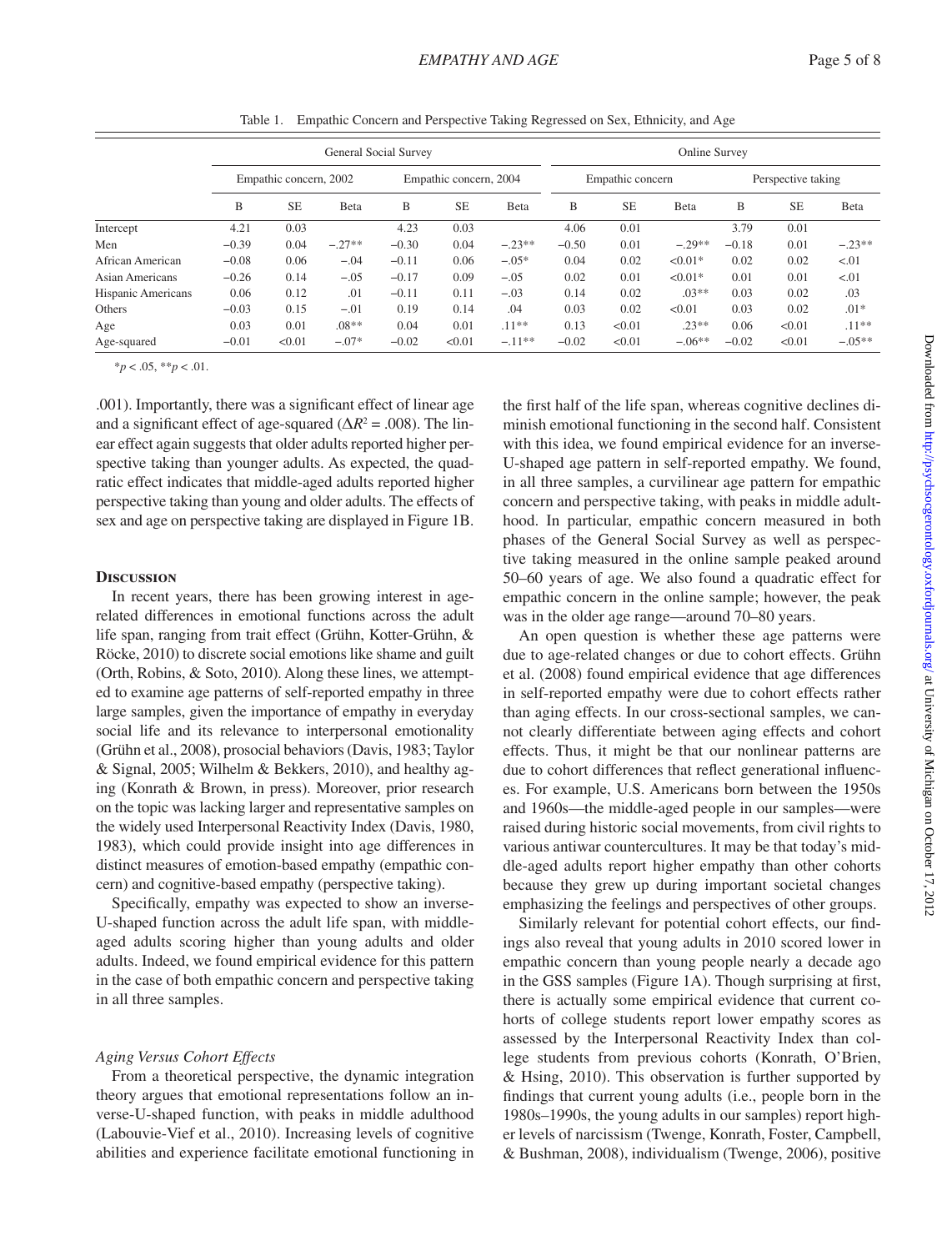self-views (Twenge & Campbell, 2008), and materialism (Schor, 2004) than young adults from previous cohorts. These traits are negatively linked to empathy and prosocial behavior (Vohs, Mead, & Goode, 2006; Watson, Biderman, & Sawrie, 1994). Thus, today's young people may report lower empathic concern and perspective taking than previous cohorts in a similar fashion.

As further support of potential cohort effects, our patterns match closely with previous studies on age and selfreported empathy when examining these prior samples by birth year rather than by age. Grühn et al. (2008) found that older adults (born in the early 1900s, starting in 1905) were less empathic than younger adults (mostly born in the 1960s); Phillips et al. (2002) found that older adults (born mostly in the 1920s, starting in 1919) were less empathic than younger adults (born mostly in the 1960s and 1970s); and Schieman and Van Gundy (2000) found that older adults (born in the early 1900s, starting in 1904) were less empathic than younger adults (born mostly in the 1950s and 1960s). In all of these cases, these prior "older adult" samples seem to be drawn from similar birth years as our "old" lower-empathy-level respondents, and the prior "younger adult samples" seem to be drawn from similar birth years as our "middle-aged" high-empathylevel respondents. The fact that no prior study on age and self-reported empathy examines people who were born after the year 1982 (Grühn et al., 2008) leaves open the possibility that empathy may be declining during these more recent years, which would have been impossible to detect in any prior study.

Although these differences between the GSS samples and the online sample are suggestive of cohort effects, we cannot rule out the possibility that the different assessment methods employed in these studies were contributing to these differences. Indeed, in a related but speculative vein, empathic concern peaked somewhat later in the online sample than it did in the GSS samples, which confuses a strict cohort-based interpretation because the temporal shift in age cohorts does not directly correspond. In other words, empathic concern peaked in the early- to mid-70s (age) in the online sample but at around 50–60 in the GSS samples, which leaves some overlap of people from the online sample who would be in their 60s during the time when the online data were collected (i.e., "not" among the cohort with peak empathic concern in 2010). Beyond cohort or aging effects, this discrepancy may even be a methodological artifact (e.g., the fact that the GSS samples were nationally representative, whereas the online sample was not; the possibility that the older adults in our online sample, who were freely using computers, may have been self-selected to exhibit stronger cognitive functioning to begin with). Ultimately, our findings suggest that aging and cohort effects are plausible, but the distinction cannot be fully teased apart with our current data.

Whether mostly due to aging or cohort effects, a primary implication of our findings is that older adults report less empathy than middle-aged adults. But are older adults really less empathic? The literature on the development of emotional functioning across the adult life span is mixed, suggestive of multidirectional processes for different components of emotional processing (Grühn et al., 2010). There is evidence for positive developments in old age. For example, in contrast to young adults, older people appear to maintain positive and fulfilling emotional lives to a greater extent (Mroczek, 2001), place a greater emphasis on emotional goals (Carstensen, Isaacowitz, & Charles, 1999), and report more agreeableness, conscientiousness, and social emotions (Orth et al., 2010; Soto, John, Gosling, & Potter, 2011).

To some extent, we replicate such findings if we focus on older adults' tendency to have higher emotional empathy (empathic concern) relative to their cognitive empathy (perspective taking; [Figure 1A](#page-3-0) and [B\)](#page-3-0). However, the full curvilinear patterns across the life span suggest that older adults score lower in empathy than middle-aged adults, consistent with many o f the previous studies on actual selfreported empathy that suggest a more negative perspective on the development of empathy in old age. Still, these mixed findings may indicate interactions between positive aging and age-related decline, which could decrease self-reported empathy while enhancing other emotion-related processes (e.g., regulating and maintaining positive mood by avoiding negative situations that induce empathy).

# *Gender and Ethnicity*

Although tangential to our main research question, we found significant gender-based differences. Consistent with past studies (Davis, 1980; de Corte et al., 2007), women reported higher scores than men in empathic concern and perspective taking. Although there is some evidence for neuroanatomical and neurophysiological correlates of these gender differences in empathy (Cheng et al., 2009; Yang, Decety, Lee, Chen, & Cheng, 2009), studies comparing self-reported gender differences in empathy to other behavioral and physiological measures have found that the evidence for gender differences seems to be limited to selfreport measures (Eisenberg & Lennon, 1983). It might be that our observed gender-based differences reflect motivational differences in self-report rather than actual differences in the ability to experience empathy (Zahn-Waxler, Cole, & Barrett, 1991). Nonetheless, it is interesting to compare the gender differences that we observed to our age effects: Differences in empathy appear to be more robustly related to gender (i.e., women reporting higher empathy than men) than to any single age bracket, perhaps offering strong support to gender differences in empathic responding (at least at the level of self-report).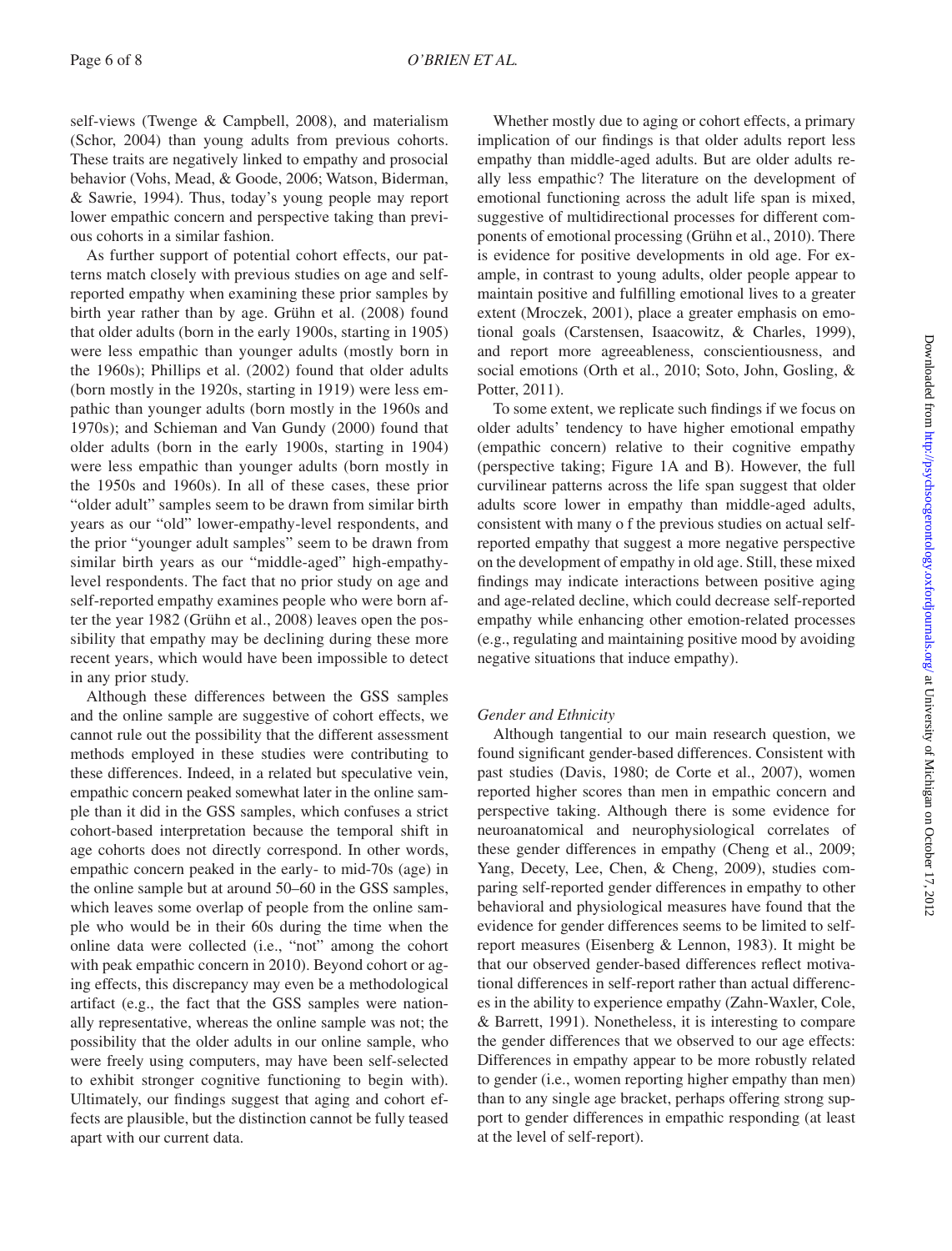In contrast, we found hardly any evidence for systematic differences in self-reported empathy by ethnicity. In the GSS samples, we found a significant effect that African Americans reported lower empathic concern than European Americans only in 2004. But in the online sample, African Americans—as well as Asian and Hispanic Americans—reported higher empathic concern than European Americans. In addition, people with these ethnicities reported higher perspective taking than European Americans. Overall, however, the effects of ethnicity are small and inconsistent. Relative to the majority of white European Americans, all other ethnic groups involved small sample sizes. Random fluctuations in the composition of these groups might easily

produce significant effects by chance. Thus, these findings may not provide significant evidence for systematic differences in self-reported empathy by ethnicity.

## *Limitations*

Our study would have benefited by assessing the educational background of participants. Previous research suggests that education is linked to empathy (Grühn et al., 2008; Phillips et al., 2002). Future research might explore potential effects of education on empathy that might interact with age or time points at which people undergo different educational experiences (Hojat et al., 2004).

On a practical level, our study is limited by the relatively small mean differences that we observed. Although the differences reported here are consistent with prior research on the topic (Konrath et al., 2010), what does a 0.2 difference near the midpoint of a scale of self-reported empathy suggest for differences in actual empathic responding in everyday life? Similarly, given the limitations of self-report measures, perhaps "any" differences that we observed are simply due to age differences in the perceived meaning of our self-report items. To address these issues, future research might examine whether we would find similar inverse-U-shaped age patterns for other empathy-related measures (e.g., actual sharing of others' emotions: Richter & Kunzmann, 2011), or how these effects might be reflected downstream in behavior (e.g., higher volunteering rates of middle-aged Americans compared to young Americans: U.S. Bureau of Labor Statistics, 2011). Interestingly, one recent study found that older adults performed worse than younger adults on a "Seeing Eyes" test of detecting others' emotions (Bailey & Henry, 2008), which may reflect part of the inverse-U pattern that we observed.

# **Conclusion and Future Avenues**

We found consistent empirical evidence for an inverse-U-shaped pattern of self-reported empathy across the adult life span. Thus, late middle-aged adults reported higher empathic concern, that is, the tendency to emotionally react to the experiences of others; and perspective taking, that is, the ability to take others' viewpoints and understand their beliefs, than younger and older adults. This effect might be due to aging or cohort effects, or some combination of both; and the current study cannot disentangle such causes. Future studies would benefit from examining empathy in a longitudinal design that would make it possible to disentangle the effects of age and cohort more systematically. If cohort effects play a role in self-reported empathy, an alternative route to examine this question might be cross-cultural comparisons. Different cultures may not have experienced similar cultural forces influencing individuals' empathy. Thus, it is possible that empathy has different developmental patterns in different cultural contexts.

Nonetheless, the current data provide consistent evidence that middle-aged adults report more empathy than young adults and older adults. These patterns were observed among the largest and most representative samples of American adults in any study to date on the topic, using highly valid measures of self-reported empathy. Although much research has focused on age-related functions among people in their youth or in old age, here, we report a notable spike of empathy within middle-aged adults. Given the fundamental role of empathy in everyday social life and its many important prosocial correlates, more research is warranted to fruitfully examine potential age differences in empathic responding.

#### FUNDING

This project was supported by a National Science Foundation Graduate Research Fellowship awarded to the first author, and an American Association of University Women (AAUW) Fellowship awarded to the second author.

#### **ACKNOWLEDGMENTS**

We gratefully thank Laura King, Kali Trzesniewski, Sam Gosling, and the Ann Arbor American Association of University Women for helpful critiques on early drafts.

#### **CORRESPONDENCE**

Correspondence should be addressed to Ed O'Brien, Research Center for Group Dynamics, Institute for Social Research, University of Michigan, 426 Thompson Street, Ann Arbor, MI 48106. E-mail: [obrieneh@](mailto:obrieneh@umich.edu.?subject=) [umich.edu](mailto:obrieneh@umich.edu.?subject=)

#### **REFERENCES**

- Bailey, P. E., & Henry, J. D. (2008). Growing less empathic with age: Disinhibition of the self-perspective. *Journal of Gerontology: Psychological Sciences*, *63B*, 219–226.
- Bailey, P. E., Henry, J. D., & von Hippel, W. (2008). Empathy and social functioning in late adulthood. *Aging and Mental Health*, *12*, 499–503.
- Carstensen, L. L., Isaacowitz, D., & Charles, S. T. (1999). Taking time seriously: A theory of socioemotional selectivity. *American Psychologist*, *54*, 165–181.
- Cheng, Y., Chou, K. H., Decety, J., Chen, I. Y., Hung, D., Tzeng, O. J. L., & Lin, C. P. (2009). Sex differences in the neuroanatomy of human mirror-neuron system: A voxel-based morphometric investigation. *Neuroscience*, *158*, 713–720.
- Damon, W., & Eisenberg, N. (1998). *Handbook of child psychology: Social, emotional, and personality development* (5th ed.). New York, NY: Wiley.
- Davis, M. H. (1980). A multidimensional approach to individual differences in empathy. *JSAS Catalog of Selected Documents in Psychology*, *10*, 85.